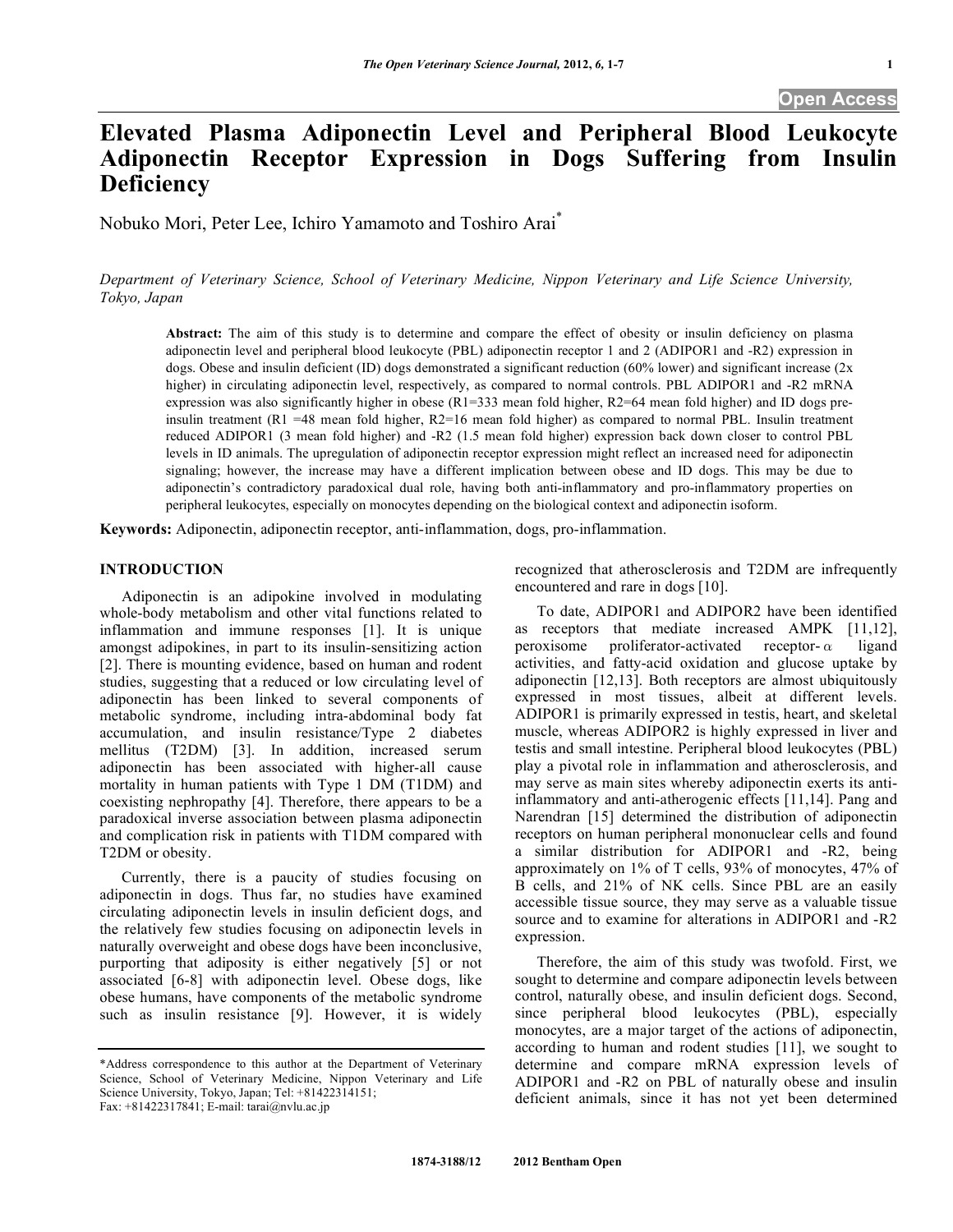whether the expression of ADIPOR1 and -R2 are altered in physiological and pathological states in dogs.

## **MATERIAL AND METHODS**

#### **Animals**

 This study consisted of 18 dogs in total (Table **1**). Six clinically healthy dogs, housed at the University, with a body condition score (BCS) of < 3 on a 5 point scale (Beagles; F-5, M-1; 5-8 yrs) were grouped into the normal healthy control group of our study. Individual BCS of healthy dogs was determined and assessed by palpation and inspection on the five-point scale: (1) very thin, (2) underweight, (3) ideal, (4) overweight, and (5) obese. Six animals selected (3 Beagles, 3 Miniature Dachshund; F=4, M=2; 4-8 yrs) from 29 prospective dogs, which had visited the Tokyo Toyoda animal hospital from October 2009 to March 2010, became prospective obese study subjects. The identification of obese animals was mainly based on BCS and body weight. All obese animals were clinically diagnosed to be healthy and having a  $BCS > 3$  by one veterinarian according to their anamnesis and based on clinical signs. The insulin deficient group comprised of 6 animals  $(F=1, M=5; 1-10$  yrs). The majority of dogs suffering from insulin deficiency had case histories of  $\geq$  5 years, save for 1 young animal with  $a \leq 1$  year history. These animals were stabilized with long term insulin administration treatment. Lack of insulin treatment resulted in polydipsia, polyuria, glycosuria, high fasting plasma glucose, and extremely low fasting and non-fasting plasma insulin levels in these animals. Insulin deficient dogs were housed and treated

at the NVLU animal clinic with 0.5 to 3.0 IU/kg body weight of either Detemir insulin or NPH insulin ( Novo Nordisk, Tokyo) injections, depending on each animal's individual diabetic state, twice daily (8 am and 8 pm).

#### **Blood Sampling**

 Blood samples were collected from the cephalic vein of healthy and obese animals into heparinized plastic tubes at least 4 hrs postprandial. Alternatively, with insulin deficient dogs, fasted pre-insulin treatment blood samples were obtained from the jugular vein and collected into heparinized plastic tubes prior to 8 am breakfast. Animals were given 15 minutes to finish their breakfast, before receiving their insulin treatments. Six hours post insulin injection, postinsulin treatment blood samples were collected again from the same dogs from the cephalic vein instead and collected into heparinized plastic tubes. Plasma of all subjects was recovered by centrifugation at 1200 *g* for 5 min at 4°C and subsequently stored at -25°C until further use.

## **Plasma Enzyme and Hormone and Cytokine Analysis**

 Alkaline phosphatase (ALP ), alanine aminotransferase (ALT), aspartate aminotransferase (AST), lactate dehydrogenase (LDH) activities, blood urea nitrogen (BUN), creatinin (CRE), glucose (GLU), total cholesterol (T-Cho), total protein(TP) and triglyceride(TG) concentrations were measured using an Olympus AU680 auto analyzer (Olympus Corporation, Tokyo) with the manufacturer's reagents. Adiponectin, free fatty acid (FFA), insulin, were determined with the following commercial kits respectively: Dog

|                               | <b>Breed</b>        | Gender | Age (Years)    | <b>Insulin Treatment Quantity (IU/kg)</b> | <b>Cause of Insulin Deficiency</b> | <b>History of T1DM</b> |
|-------------------------------|---------------------|--------|----------------|-------------------------------------------|------------------------------------|------------------------|
| $\mathbf{ID}$ $\mathbf{D}$ og | Miniature Dachshund | Male   | 1              | NPH insulin 2                             | Natural, spontaneous               | < 1 yr                 |
|                               | Miniature Dachshund | Male   | 6              | Detemir insulin 1                         | Natural, spontaneous               | $> 5 \text{ yrs}$      |
|                               | Miniature Schnauzer | Female | 5              | Detemir insulin 0.5                       | Natural, spontaneous               | > 5yrs                 |
|                               | Beagle              | Male   | 8              | Detemir insulin 3                         | Chemical, STZ treatment            | > 5yrs                 |
|                               | Beagle              | Male   | 8              | Detemir insulin 2.5                       | Chemical, STZ treatment            | > 5yrs                 |
|                               | Beagle              | Male   | 10             | Detemir insulin 1.5                       | Chemical, STZ treatment            | $>$ 5yrs               |
|                               | Miniature Dachshund | Male   | $\overline{7}$ |                                           | N/A                                | N/A                    |
|                               | Miniature Dachshund | Male   | $\overline{4}$ | N/A                                       |                                    |                        |
| Obese Dogs                    | Miniature Dachshund | Female | 8              |                                           |                                    |                        |
|                               | Beagle              | Female | $\overline{7}$ |                                           |                                    |                        |
|                               | Beagle              | Female | $\overline{7}$ |                                           |                                    |                        |
|                               | Beagle              | Female | 8              |                                           |                                    |                        |
| Control                       | Beagle              | Female | 5              |                                           | N/A                                | N/A                    |
|                               | Beagle              | Female | 5              |                                           |                                    |                        |
|                               | Beagle              | Female | 6              | N/A                                       |                                    |                        |
|                               | Beagle              | Female | $\overline{7}$ |                                           |                                    |                        |
|                               | Beagle              | Female | $\overline{7}$ |                                           |                                    |                        |
|                               | Beagle              | Male   | 8              |                                           |                                    |                        |

**Table 1. Profiles, Signalment and Treatment Protocol of 18 Dogs**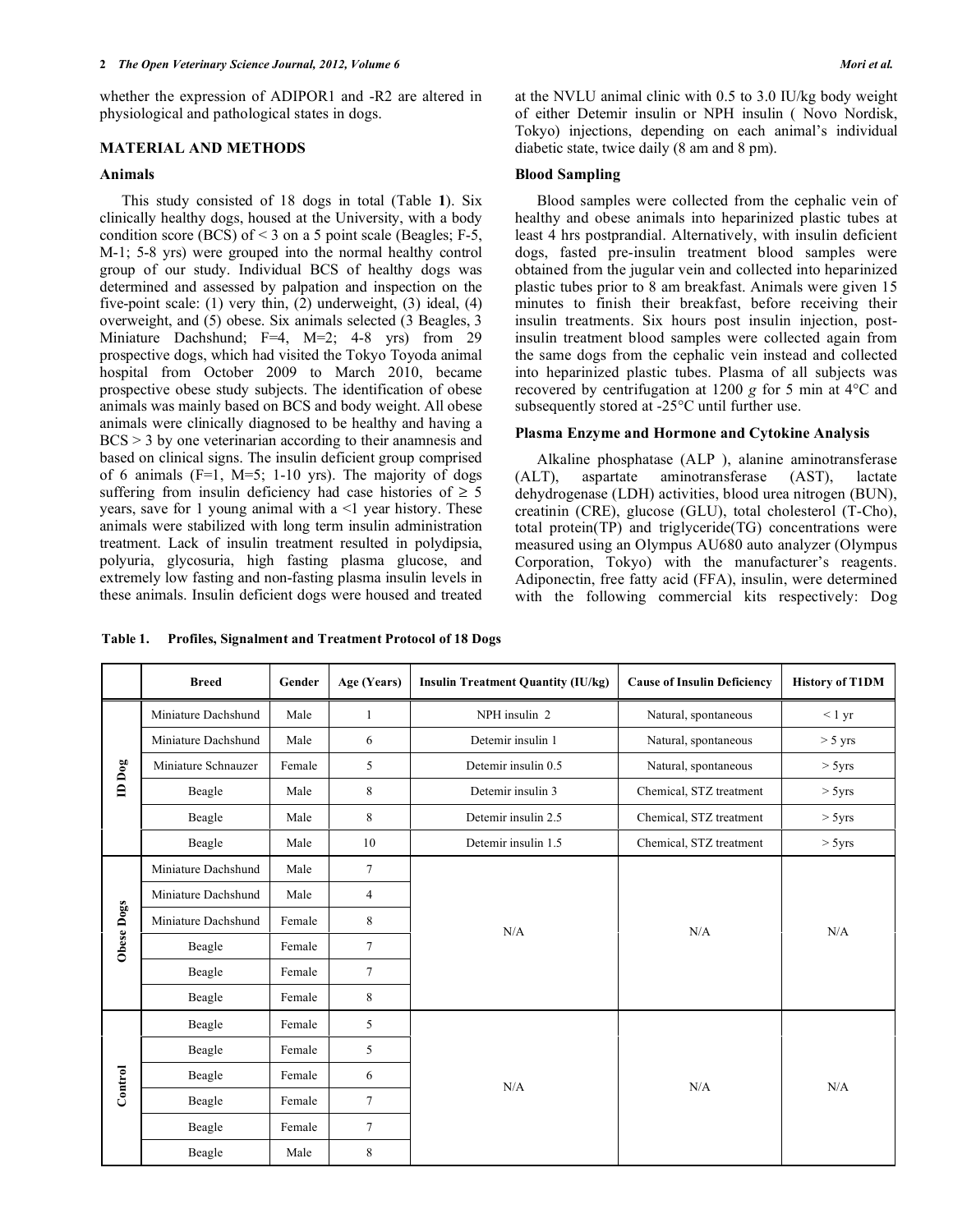Adiponectin ELISA Kit (CircuLex Co., Ltd. Nagano), NEFA-C test Wako (Wako Pure Chemical Industries, Inc., Tokyo), Lbis Dog Insulin kit (SHIBAYAGI Co., Gunma).

## **Quantitative Real-Time PCR Analysis of mRNA**

 Total leukocyte RNA from dog samples was extracted and isolated using a PAX gene Blood RNA V.2 kit (PreAnalytiX GmbH) and ISOGEN (Nippon Gene) according to the manufacturer's instructions. Total RNA was reverse-transcribed to cDNA using a QuantiTect Reverse Transcription Kit (QIAGEN, Tokyo, Japan), according to the manufacturer's instructions. Expression levels of ADIPOR1 and R2 mRNA were determined by quantitative RT-PCR (qRT-PCR), in triplicate, using self designed primers as described in Table **2**. Dog-specific  $\beta$ -actin was selected as a house keeping gene for our experiments. qRT-PCR reactions were performed using SYBER Premix EX Taq II (Takara, Tokyo, Japan) and an ABI 7300 Real Time PCR system Sequence Detection System (Applied Biosystems, Foster City, CA).

 Absolute quantification was performed as described by Whelan *et al.*, [16]. In brief, linear amplification curves (Standard curves) for each gene (ADIPOR1,-R2, and  $\beta$ actin) were generated from tenfold serial dilutions of cloned and sequenced plasmid DNAs. mRNA expression was calculated and expressed as copy number/ng of cDNA input.

 Relative gene expression values were calculated by the relative standard curve method for quantification as described in the ABI 7300 Real Time PCR system Sequence Detection System accompanying chemistry guide. All target genes were normalized to  $\beta$ -actin in order to obtain normalized expression results, and subsequently compared to normal to determine relative n-fold difference to normal.

## **Statistical Analysis**

 Plasma analytic data values are expressed as mean with min/max range values. mRNA expression data values are represented as mean±STD (standard deviation). In order to assess significance between qRT-PCR groups, the Mann-Whitney U-Test was employed for data with non-normal distribution. Holm-Sidak One Way ANOVA was utilized to perform multiple group comparison of plasma analytic values. Statistical significance was set at  $P < 0.05$  for both the U-Test and One Way ANOVA. All tests were conducted using Sigmaplot analysis software (Sigmaplot 11.0, Build 11.0.077; Systat Software Inc., San Jose, CA).

## **RESULTS**

## **Plasma Enzyme and Hormone and Cytokine Analysis**

 Results for all dog groups are presented in Table **3**. The obese group demonstrated some significant (Holm-Sidak One Way ANOVA, p<0.05) differences as compared to the control group. FFA, insulin and LDH were 2.0 fold, 3.3 fold, and 4.1 fold higher respectively, whereas adiponectin level was significantly lower (75% less) in the obese group as compared to the control group. The insulin deficient (ID) group also demonstrated some significant differences, mainly constituting an increase in adiponectin (2 fold), ALP (2.3 fold), ALT (4.2 fold), AST (1.7 fold), insulin (11 fold), and a decrease in FFA (50% reduction), glucose (40% reduction), and LDH (17% reduction) as compared to control animals. Interestingly, pre insulin treatment values for adiponectin and FFA were significantly higher being ~18% and  $\sim$ 160% greater whereas other values did not significantly differ (data not shown).

## **Quantitative ADIPOR1 and ADIPOR2 mRNA Expression on Peripheral Blood Leukocytes**

 ADIPOR1 and -R2 mRNA expression levels on peripheral blood leukocytes (PBL) were assessed quantitatively by copy number/ng cDNA using qRT-PCR for all groups (Fig. **1**). As compared to control PBL, a similar pattern was observed between ADIPOR1 and -R2 mRNA expression in both obese and ID PBL in which ADIPOR1 expression was always greater than -R2. However, normal animal PBL demonstrated an ADIPOR1/R2 ratio of  $\sim$ 7, while the ratio was almost double for obese PBL  $(-13)$ , whereas the ratio was very similar to control in ID PBL ( $\sim$ 6.5). However, the ratio ( $\sim$ 22) was  $\sim$ 3.5x higher in ID PBL pre-insulin (data not shown).

## **Relative ADIPOR1 and ADIPOR2 mRNA Expression Level as Compared to Normal PBL**

 mRNA expression levels of ADIPOR1 and -R2 on PBL of obese and ID animals were compared against normal PBL (Fig. **2**). Obese dog peripheral leukocytes demonstrated significantly higher (Mann Whitney U-test, p<0.05) mRNA levels of both adiponectin receptors (ADIPOR1=333 mean fold, ADIPOR2=64 mean fold) as compared to control animal PBL. Pre-insulin ID PBL, also demonstrated significantly higher (Mann Whitney U-test, p<0.05) mRNA levels for ADIPOR1 (48 mean fold higher) and -R2 (16 mean fold) as compared to control PBL. Insulin treatment appeared to reduce both ADIPOR1 (3 mean fold higher) and -R2 (1.5 mean fold higher) mRNA expression levels by 90-95%, bringing them both back

#### **Table 2. Primer Sequences Used in this Study**

| <b>Primer Sequences for Real-time PCR</b> |                                        |                    |                          |                                 |  |  |  |  |
|-------------------------------------------|----------------------------------------|--------------------|--------------------------|---------------------------------|--|--|--|--|
| Probe                                     | Suquencing Length of PCR Products (bp) | <b>Primer Type</b> | <b>GeneBank Acc. No.</b> | <b>Primer Sequences (5'-3')</b> |  |  |  |  |
| Adiponectin receptor 1                    | 247                                    | Forward            | XM 843263.1              | cttctactgctccccacagc            |  |  |  |  |
|                                           |                                        | Reverse            |                          | catcacagccatgaggaaga            |  |  |  |  |
| Adiponectin receptor 2                    | 146                                    | Forward            | XM 534929.2              | tecacaaccttgcttcatct            |  |  |  |  |
|                                           |                                        | Reverse            |                          | tgattccactcagaccaagg            |  |  |  |  |
| B-actin                                   | 129                                    | Forward            | AF021873.2               | gccaaccgtgagaagatgact           |  |  |  |  |
|                                           |                                        | Reverse            |                          | cccagagtccatgacaataccag         |  |  |  |  |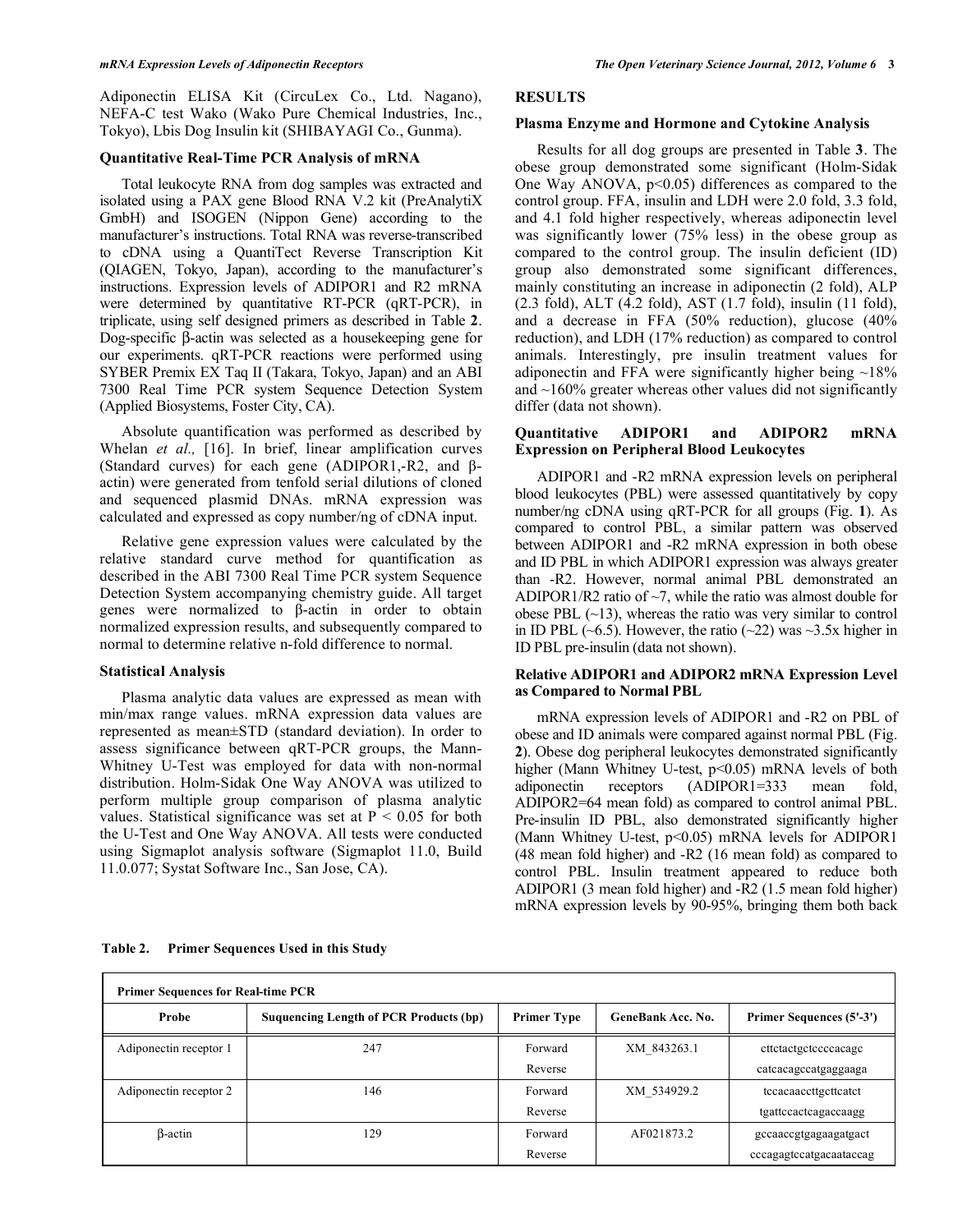| <b>Table 3.</b> | Clinical Characteristics and Plasma Metabolite Concentrations |
|-----------------|---------------------------------------------------------------|
|                 |                                                               |

|         | <b>Clinical Parameters</b>       | Control<br>$(n=6)$  | Obese<br>$(n=6)$    | <b>Insulin Deficient</b><br>$(n=6)$ |
|---------|----------------------------------|---------------------|---------------------|-------------------------------------|
|         | Age (years)                      | $\boldsymbol{7}$    | $7\phantom{.0}$     | $6.5(5-8)$                          |
|         |                                  | $(1-10)$            | $(4-8)$             |                                     |
|         | Glucose (mg/dl)                  | 97.5                | 89                  | 58                                  |
| DМ      |                                  | $(81.2 - 105.0)$    | $(70.1 - 99.0)$     | $(49.0 - 172.0)$                    |
|         | Insulin (ng/ml)                  | 0.72                | $2.39*$             | $9.03*$                             |
|         |                                  | $(0.47 - 1.68)$     | $(0.88 - 4.26)$     | $(0.57 - 17.46)$                    |
|         | Adiponectin (mg/ml)              | 29.00               | $6.52*$             | 48.18**                             |
|         |                                  | $(8.63 - 37.60)$    | $(4.36 - 18.33)$    | $(15.70 - 69.37)$                   |
|         | Free fatty acid (mEq/l)          | 0.44                | $0.90*$             | $0.23**$                            |
|         |                                  | $(0.29 - 0.73)$     | $(0.40 - 2.91)$     | $(0.18 - 0.29)$                     |
| Obesity | Total Cholesterol (mg/dl)        | 195.47              | 168.06              | 170.00                              |
|         |                                  | $(188.49 - 221.30)$ | $(143.56 - 303.59)$ | $(136.0 - 206.0)$                   |
|         | Triglycerides (mg/dl)            | 72.38               | 73.91               | 49.50                               |
|         |                                  | $(49.42 - 122.47)$  | $(27.87 - 123.98)$  | $(37.0 - 72.0)$                     |
|         | Alanine aminotransferase (U/l)   | 34                  | 29                  | $144***$                            |
|         |                                  | $(20.0 - 47.0)$     | $(22.0 - 33.0)$     | $(74.0 - 199.0)$                    |
|         | Alkaline Phosphatase (U/l)       | 187                 | 295                 | 439***                              |
|         |                                  | $(143.0 - 217.0)$   | $(67.0 - 486.0)$    | $(404.0 - 780.0)$                   |
|         | Aspartate aminotransferase (U/l) | 24.8                | 27.5                | $41.0**$                            |
|         |                                  | $(22.0 - 28.3)$     | $(18.1 - 50.6)$     | $(28.5 - 56.8)$                     |
|         | Blood Urea Nitrogen (mg/dl)      | 14.6                | 18.7                | 15.7                                |
| Liver   |                                  | $(13.8 - 24.6)$     | $(12.2 - 40.8)$     | $(13.0 - 20.0)$                     |
|         | Creatinine (mg/dl)               | 0.59                | 0.64                | 1.05                                |
|         |                                  | $(0.50 - 0.97)$     | $(0.25 - 2.09)$     | $(1.01 - 1.42)$                     |
|         | Lactate dehydrogenase (U/l)      | 136.5               | 562*                | $100**$                             |
|         |                                  | $(94.0 - 228.0)$    | $(51.0 - 810.0)$    | $(64.0 - 173.0)$                    |
|         | Total Protein (g/dl)             | 6.4                 | 6.5                 | $5.3**$                             |
|         |                                  | $(5.7-6.9)$         | $(5.7 - 10.0)$      | $(4.9-5.6)$                         |

Values are presented as median with (range).

\*Denotes significance when compared against control group (p<0.05, Holm-Sidak one way ANOVA).

\*\*Denotes significance when compared against obese group (p<0.05, Holm-Sidak one way ANOVA).

down closer to control PBL levels.

#### **DISCUSSION**

 Adiponectin research in dogs is not as extensive as that in humans and mice. Currently, one of the main motivating forces behind adiponectin research in dogs is the potential role of adipokines as biomarkers of obesity-associated disease in companion animals. In three of the most recently published canine studies, 29-34% of dogs were classed as overweight and 5-8% were judged to be obese [17]. As compared to healthy control animals, an 80% reduction in total plasma adiponectin level was observed in overweight

dogs, in our study. This trend is in agreement with previously published adiponectin based studies in humans and rodents [3,18]. Moreover, our finding is supported by previously published adiponectin studies in dogs [5,19], but contradicts other canine studies purporting that adiposity is not associated with adiponectin level [6-8].

 Two possible factors which may confound the relationship between adiposity and adiponectin concentration in dogs have been advanced. First, neutering status in obese dogs may be a factor [20], but its mechanism is unknown. Accordingly, the studies that have found an association between adiponectin concentration and adiposity, sampled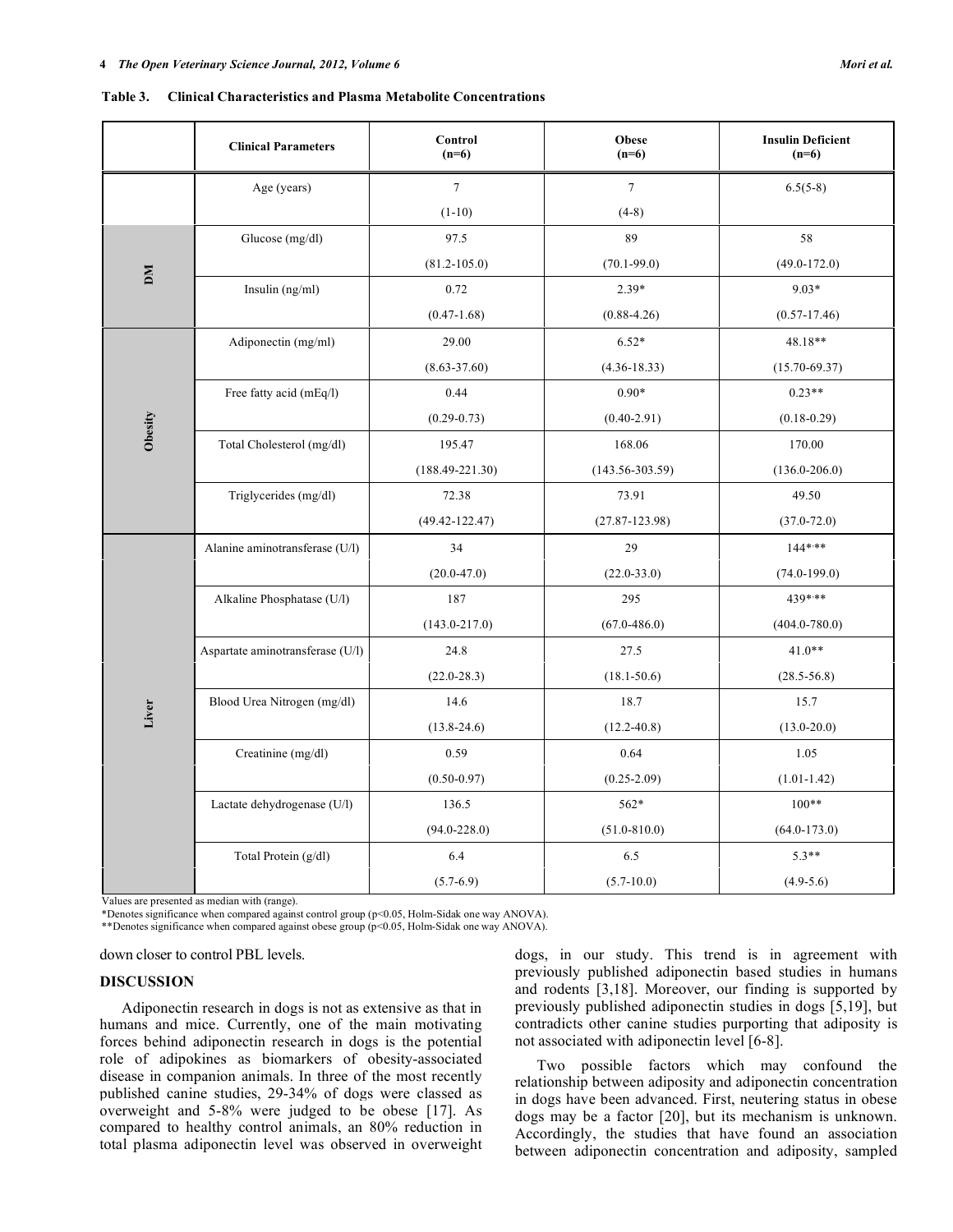predominantly intact dogs [5, 19], whereas the studies that found no effect involved predominantly neutered dogs animals used in our study were not detailed and not provided to us. Second, the type of obesity, natural occurring obesity,

Fig. (1). Quantitative adiponectin receptor 1 (ADIPOR1) and adiponectin receptor 2 (ADIPOR2) mRNA expression levels determined by RT-PCR in peripheral blood leukocytes (PBL) from control (top panel,  $n=6$ ), obese (middle panel,  $n=6$ ), and insulin deficient (ID) (bottom panel, n=6) dogs. Standard curves for each gene (ADIPOR1,-R2, and  $\beta$ -actin) were generated from tenfold serial dilutions of cloned and sequenced plasmid DNAs. mRNA expression was calculated and expressed as copy number/ng of cDNA input. Values are expressed as mean±STD.

[6,8] or were in a country where neutering is common [7]. Unfortunately, the neutering status of the client owned **Fig. (2).** Relative adiponectin receptor 1 (ADIPOR1, panel **A**) and adiponectin receptor 2 (ADIPOR2, panel **B**) mRNA expression levels on peripheral blood leukocytes (PBL) of obese (n=6) and insulin deficient (ID)  $(n=6)$  animals as compared to controls  $(n=6)$ . In the case of ID dogs, we obtained pre-and post-insulin treatment blood to determine the effect of insulin. Results are expressed as relative mRNA levels in arbitrary unit  $\pm$  SD as compared to control level, with values being the mean of three independent experiments and control level set at 1. Single asterisk denotes higher significance (p<0.05, Mann-Whitney U-Test) when compared against control dogs.

as opposed to obesity acutely induced with a high-fat diet, may also be important [21]. Previous studies which did not observe any reduction in total serum adiponectin level employed naturally obese client owned animals [6,7,8]. However, our study and that of Tvarijonaviciute *et al.,* [19] also employed naturally obese client owned animals and observed a decrease in total adiponectin, thus countering the notion of obesity type effect.

 One other alternative factor which needs to be considered in light of indifference in obesity type is diet. Since obese condition has already been diagnosed in obese animals, the majority of these animals have probably been ordered to consume particular diets to try and ameliorate their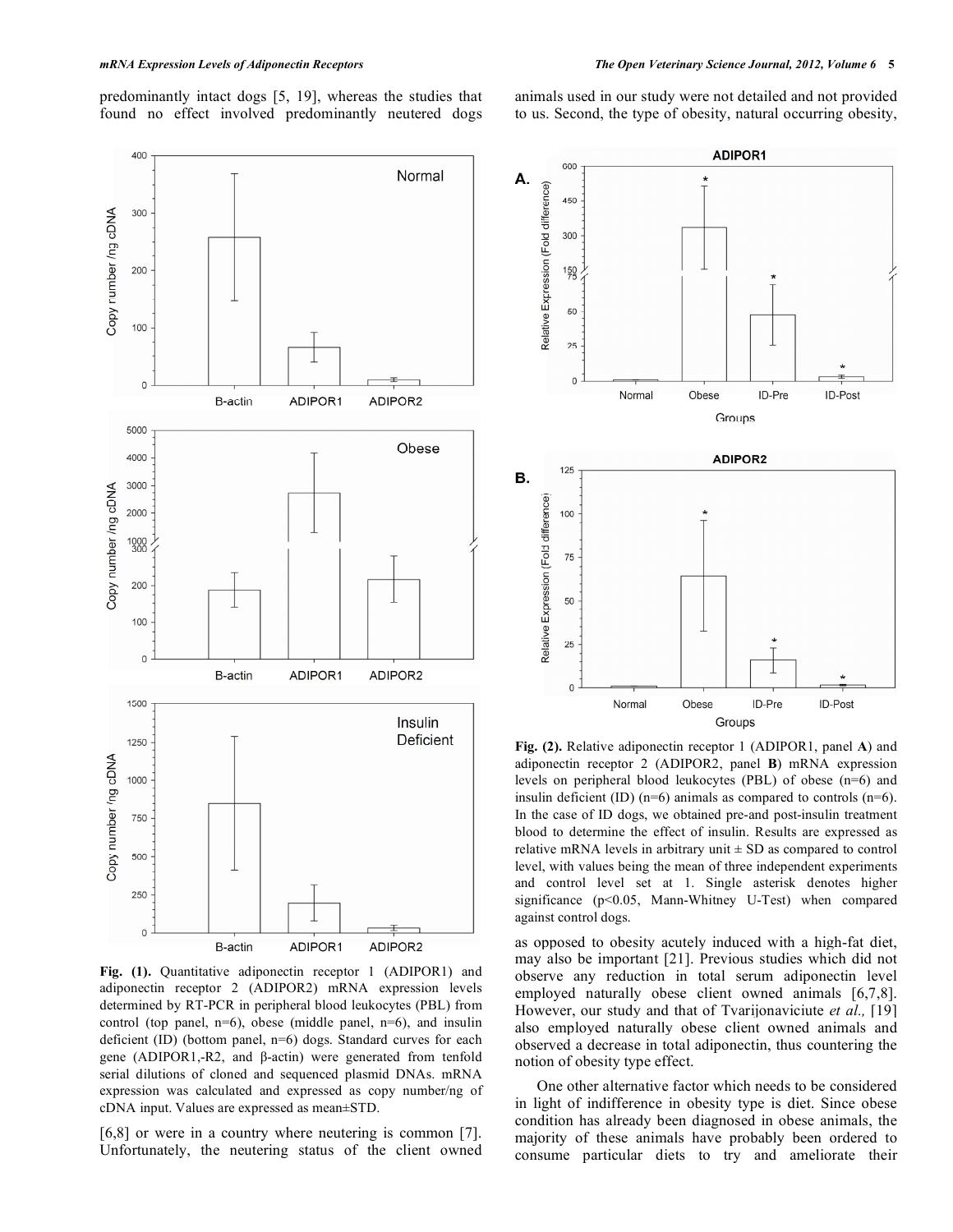condition. Dietary management has been considered an alternative means of modulating adiponectin levels and can be an effective therapeutic means of increasing adiponectin levels in humans [22]. For example, based on human studies, daily intake of fish or omega-3 supplementation can increase adiponectin levels by 14-60%, fiber supplementation can lead to a 60-115% increase in adiponectin levels, and weight loss achieved with a low-calorie diet plus exercise can increase adiponectin levels in the range of 18-48% [22]. In contrast, carbohydrate-rich and high-fat diets appear to decrease plasma adiponectin level [23]. Hence, details concerning the three aforementioned factors (neuter status, type of obesity, and diet) may be required on any future obesity studies involving adiposity and adiponectin in dogs, in order to better explain their results, since the relationship between adiposity and adiponectin in dogs has yet to be unequivocally demonstrated.

 Unlike cats or humans, dogs have not been documented to develop T2DM [10], therefore the majority of diabetes cases in appear to be primarily attributed to insulin deficiency, which can occur from immune mediated  $\beta$ -cell loss and/or exocrine pancreatic disease, or insulin antagonism (eg. dioestrus diabetes and other endocrinopathy) thereby making it more similar to T1DM in nature. With respect to insulin deficiency (ID), an overall 2 fold increase in plasma adiponectin level in ID dogs, was observed as compared to control animals in our study. This trend is in agreement with previously published human studies correlating higher adiponectin concentration in patients with T1DM [24, 25]. It is currently unknown as to why T1DM human patients have significantly higher circulating adiponectin levels as compared to healthy individuals. In fact, lower fasting triglyceride levels have been observed, while post-prandial triglyceride accumulation was prevented after consuming a high fat diet in human T1DM patients with high adiponectin levels [26]. Coincidentally, the ID dogs in our study demonstrated  $\sim$ 50% lower post-prandial circulating TG levels as compared to controls.

 It has not yet been determined whether the expression of ADIPOR1 and -R2 are altered in physiological and pathological states in dogs. Therefore, adiponectin receptor expression on PBL was examined in obese and ID animals. Between both adiponectin receptors, ADIPOR1 expression is more dominant as evidenced in all of our groups regardless of physiological and pathological states. It has been hypothesized that in the steady state, adiponectin level is lower, but its receptors level is higher in obese people than in control subjects [27]. Adiponectin receptor (ADIPOR1 and ADIPOR2) mRNA expression level from obese dog PBL was generally upregulated as compared to control animals. This is in agreement with a human based study examining mRNA adiponectin receptor expression on peripheral blood mononuclear cells, in which PMBC from obese humans also had higher expression levels of ADIPOR1 and -R2, respectively as compared to control PBMC [28].

 It has also been purported that the expression of ADIPOR1/R2 *in vivo* may be inversely correlated with plasma insulin levels [29], and that insulin negatively regulates the expression levels of adiponectin receptors and insulin sensitivity in muscle and adipose according to mice studies [26]. The inhibitory effect of insulin especially on ADIPOR1 expression has been proposed to be mediated by phosphoinositide 3-kinase (PI3-kinase) and Foxo1 pathways [29, 30] targeting a strong

repressor element, termed nuclear inhibitory protein [31], within the putative insulin-responsive region in the AdipoR1 promoter. As such, we compared ADIPOR1/R2 expression on PBL from ID animals pre and post insulin treatment to determine whether this held true for dogs also. Interestingly, a similar trend of receptor expression upregulation in obese animal PBL was also observed with PBL from insulin deficient animals (ID) pre insulin treatment. The mRNA expression level of ADIPOR1 and ADIPOR2 was upregulated  $~48$  and  $~16$  mean fold higher, respectively as compared to control animals. After insulin treatment, the mRNA expression level of ADIPOR1 and ADIPOR2 was significantly downregulated to  $\sim$ 3 and  $\sim$ 1.5 mean fold higher, respectively as compared to control animals, thus bringing expression levels close to that observed in control animal PBL.

 This reduction confirms the negative effect of insulin on ADIPOR1/R2 expression in dogs and is supported by results from a study demonstrating that insulin treatment effectively brought back plasma adiponectin level and ADIPOR1 mRNA expression levels in muscle back to control levels in rats suffering from Streptozotocin-induced Type 2 diabetes [32]. Coincidentally, plasma adiponectin level was reduced by  $~16\%$ after insulin treatment (data not shown). Intensifying glycemic control with insulin has been shown to reduce total adiponectin moderately in T2, but not T1DM human patients [26]. Moreover, this reduction in adiponectin receptor expression may be related to alteration in systemic inflammation status, due to insulin, which may be reflected by plasma FFA levels. FFAs are known potent physiological inducers of  $TNF-\alpha$  production in adipocytes  $[33]$  and a pro-inflammatory response in  $\beta$ -cell islets [34]. Obese animals demonstrated 2x more plasma FFA as compared to control animals; whereas ID animals demonstrated 50% higher plasma FFA pre-insulin treatment, and 50% less plasma FFA post-insulin treatment, as compared to control animals. Insulin was able to reduce the amount of FFA by 80% of pre-insulin values.

 Our study has a number of limitations however. The study employed a small number of animals in each group  $(n=6)$  since this was a preliminary study. As such, caution is required when assessing the influence of obesity or insulin deficiency on ADIPOR1,-R2 expression and interpreting our results. Only total adiponectin was measured using a commercial kit, therefore adiponectin isoforms were not subtyped. Adiponectin has four independent variant forms at the molecular level: LMW, MMW, HMW, and globular. It has been reported that ADIPOR1 has greater affinity for globular and LMW adiponectin, while ADIPOR2 exhibits greater affinity for MMW and HMW forms of adiponectin [35]. Moreover, it is known that HMW adiponectin has pro-inflammatory effects leading to increased IL-8 production and IL-6 secretion by human macrophages and monocytes, respectively, whereas only LMW adiponectin has anti-inflammatory effects since it can down-regulate IL-6 production and induce IL-10 synthesis by monocytes [36-38]. However, since plasma adiponectin was not subtyped, it is unknown which isoform may be contributing to the overall increase or reduction in adiponectin in ID or obese dogs, respectively, and subsequently what implication this outcome would have in relation to the ADIPOR1,-R2 profile expression exhibited by PBL. We plan to subtype adiponectin in all future adiponectin studies.